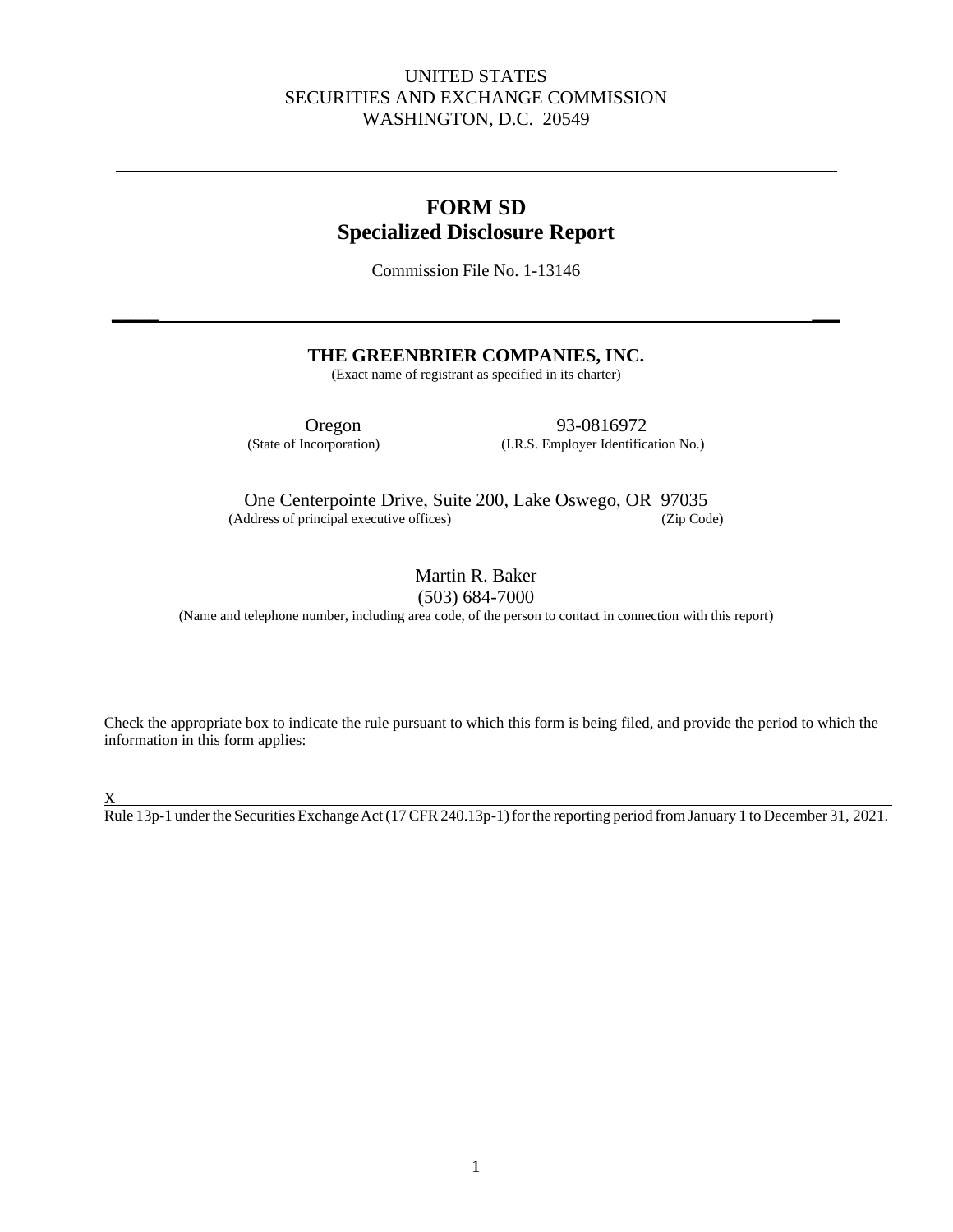#### **INFORMATION TO BE INCLUDED IN THE REPORT**

#### **SECTION 1 - CONFLICT MINERALS DISCLOSURE**

#### **Items 1.01 and 1.02 Conflict Minerals Disclosure and Report, Exhibit**

#### **Conflict Minerals Disclosure**

During the period from January 1, 2021 to December 31, 2021, The Greenbrier Companies, Inc. (the "Company," "Greenbrier" "we," "us'" or "our") manufactured a small number of freight railcar and marine barge products that may contain conflict minerals (as defined in Section 1502 of the Dodd-Frank Wall Street Reform and Consumer Protection Act of 2010) that we believe are necessary to the functionality or production of those products. Conflict minerals constitute only a small portion of the materials content of those products, and an even smaller portion of all of its manufactured products.

A copy of the Company's 2021 Conflict Minerals Report is provided as Exhibit 1.01 hereto and is publicly available a[t http://www.gbrx.com.](http://www.gbrx.com/) The information contained on our website is not incorporated by reference into this Form SD or our Conflict Minerals Report and should not be considered part of this report or the Conflict Minerals Report.

#### **SECTION 2. EXHIBITS**

#### **Item 2.01 Exhibits**

Exhibit 1.01 – The Greenbrier Companies, Inc. 2021 Conflict Minerals Report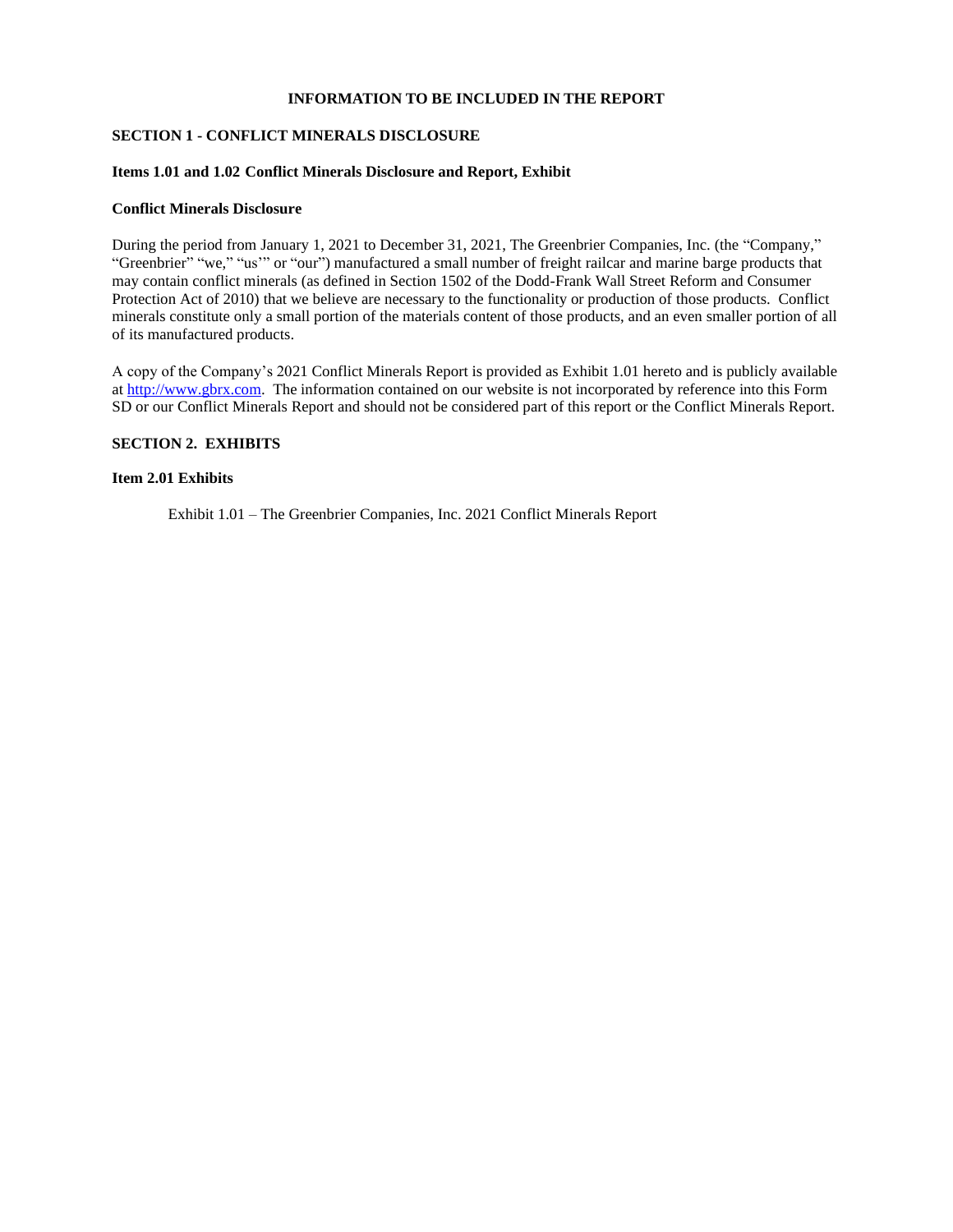#### **SIGNATURES**

Pursuant to the requirements of the Securities Exchange Act of 1934, the registrant has duly caused this report to be signed on its behalf by the duly authorized undersigned.

# **THE GREENBRIER COMPANIES, INC.**

(Registrant)

/s/ Martin R. Baker May 31, 2022 Martin R. Baker Senior Vice President, Chief Compliance Officer and General Counsel

(Date)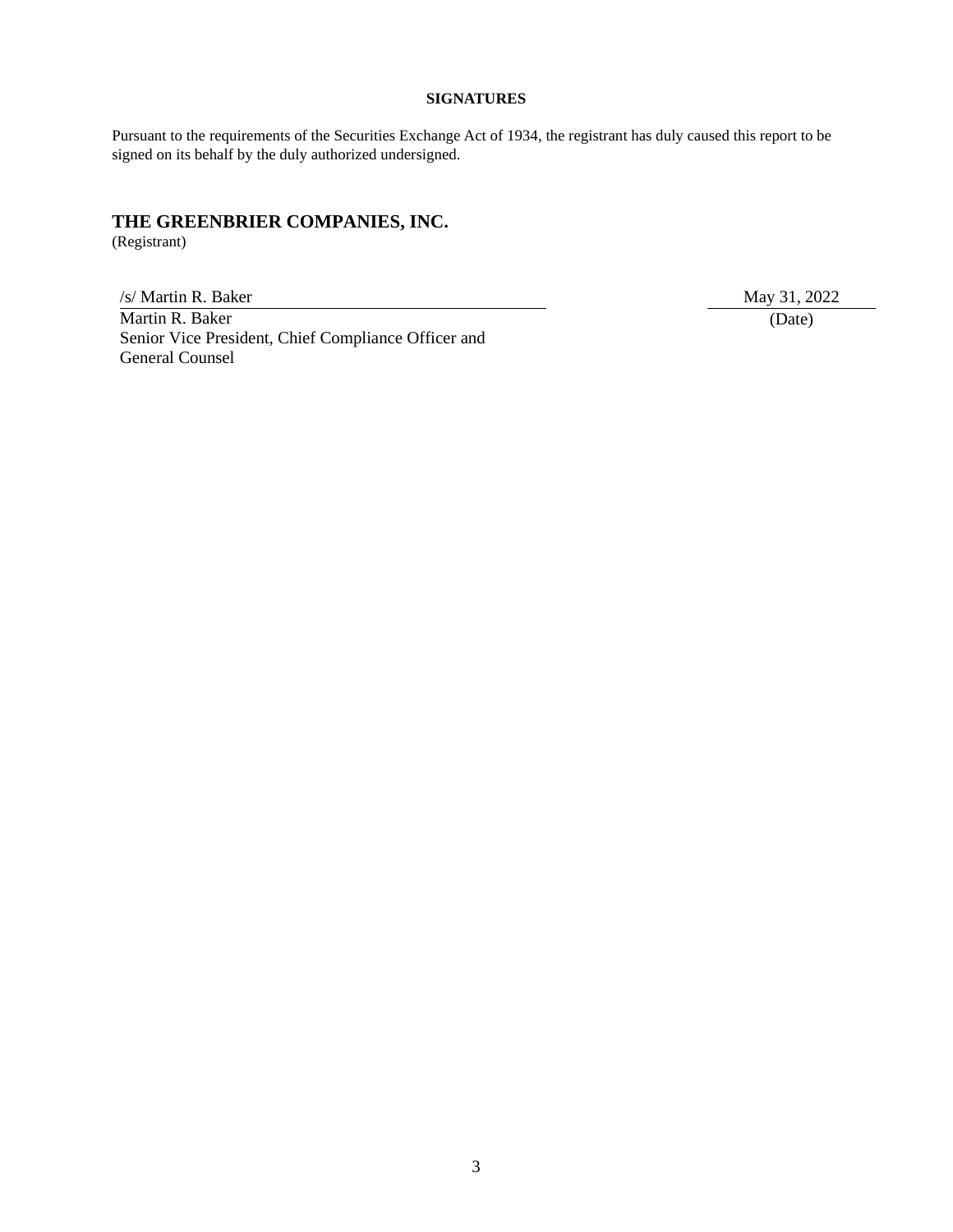# **Exhibit 1.01**

# **Conflict Minerals Report**

The Greenbrier Companies, Inc. ("the "Company," "Greenbrier, " "we," "us," or "our") has included this Conflict Minerals Report as an exhibit to its Form SD as required by Rule 13p-1 under the Securities Exchange Act of 1934, as amended, and Form SD (collectively, the "Conflict Minerals Rule"). Greenbrier is one of the leading designers, manufacturers and marketers of railroad freight car equipment in North America and Europe, a manufacturer and marketer of marine barges in North America and a leading provider of wheel services, railcar refurbishment and parts, repair, leasing and other services to the railroad and related transportation industries in North America.

We support ending the violence and human rights abuses taking place in the Democratic Republic of the Congo (the "DRC") and its adjoining countries (the "Covered Countries"). We are committed to ensuring that any conflict minerals necessary to the functionality or production of our products are sourced from sources that do not fund armed conflict in the Covered Countries.

### **Conflict Minerals Policy**

We have e adopted and posted on our public internet site a company policy for the supply chain of conflict minerals (the "Conflict Minerals Policy"). As used herein and in the Conflict Minerals Policy, "conflict minerals" are gold, columbite-tantalite (coltan), cassiterite and wolframite and their derivatives (currently limited to tantalum, tin and tungsten), and any other mineral or its derivatives determined by the Secretary of State to be financing conflict in the Covered Countries without regard to the location of origin of the minerals or derivative metals. Our Conflict Minerals Policy includes, but is not limited to, our expectations that our suppliers:

- refrain from using materials that fund armed conflict and human rights atrocities in the Covered Countries in the products they sell to Greenbrier,
- complete a conflict minerals questionnaire in a timely manner, and
- if requested, provide supporting documentation.

The Conflict Minerals Policy indicates that, in the event that we determine that a supplier's efforts to comply with the Conflict Minerals Policy have been insufficient or the supplier fails to cooperate in developing and implementing reasonable steps to comply, we reserve the right to take appropriate actions necessary up to and including discontinuing the business relationship with the supplier.

We communicated the Conflict Minerals Policy internally to relevant personnel. The Conflict Minerals Policy also has been posted on our website.

### **Due Diligence Program**

We have adopted a due diligence process to be applied to materials or components included in our products which our reasonable country of origin inquiry ("RCOI") identifies may have originated in the Covered Countries. The process follows the applicable framework set forth in the Organisation for Economic Cooperation and Development's (the "OECD") Due Diligence Guidance for Responsible Supply Chains of Minerals from Conflict-Affected and High-Risk Areas, as supplemented by the Supplement on Tin, Tantalum and Tungsten and the Supplement on Gold, Third Edition 2016 (collectively, the "OECD Guidance"), taking into account the facts and circumstances of our company, products and place in the supply chain.

The OECD Guidance has established a five-step framework for due diligence as a basis for responsible global supply chain management of minerals from conflict-affected and high-risk areas. This framework consists of the following elements:

- 1. Establish strong company management systems ("Step One");
- 2. Identify and assess risk in the supply chain ("Step Two");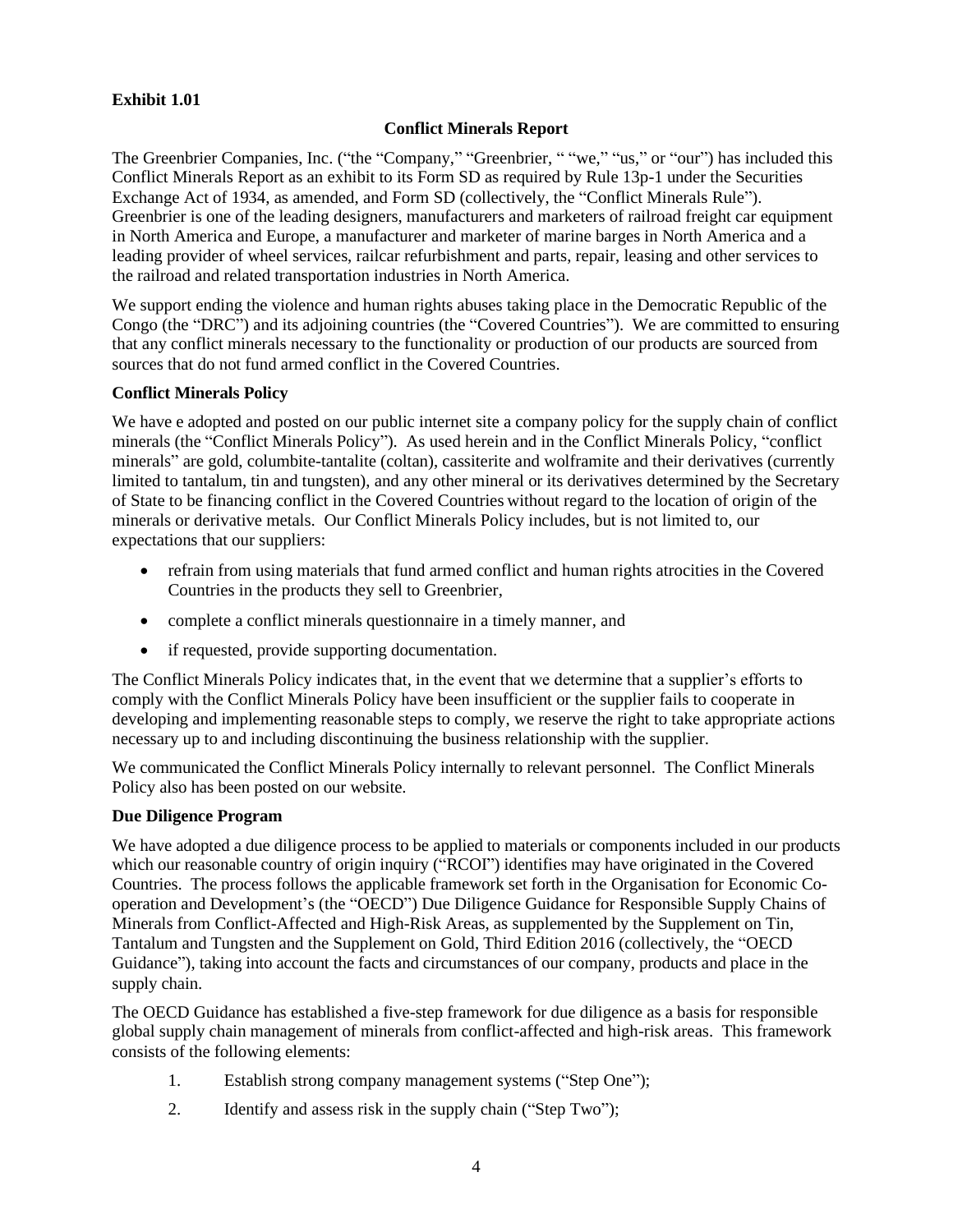- 3. Design and implement a strategy to respond to identified risks ("Step Three");
- 4. Carry out independent third-party audit of supply chain due diligence at identified points in the supply chain ("Step Four"); and
- 5. Report on supply chain due diligence ("Step Five").

### **Calendar 2021 Due Diligence Program Execution**

Our RCOI process for calendar year 2021 identified a small number of materials, components or parts (the "Potential CMR Materials") used in the manufacturing of certain freight railcars and marine barges that we believe may contain at least one conflict mineral necessary to their functionality or production, which materials, components or parts may or may not have originated in a Covered Country. We performed the following due diligence measures with respect to the Potential CMR Materials.

- *1. OECD Guidance Step One: "Establish strong company management systems"*
	- a. For calendar year 2021, due diligence was conducted as to the Potential CMR Materials by the Company's Global Supply/Purchasing functions and was overseen by the Company's Senior Compliance Counsel under the supervision of our General Counsel and Chief Compliance Officer. More complex management systems will be adopted as necessary if the volume of affected products increases over time.
	- b. For calendar year 2021, business records relating to conflict minerals due diligence were maintained according to our existing business record processes. More complex records retention processes specific to conflict minerals may be adopted as necessary if there is an increase in the products that may use conflict minerals in the future.
- *2. OECD Guidance Step Two: "Identify and assess risk in the supply chain"*

We consider all materials and components that contain conflict minerals in our supply chain to be a potential risk as we are downstream from the origin of any conflict minerals. Accordingly, all inputs to our products that we know or believe may contain conflict minerals are subject to our RCOI process and, where applicable, subsequent due diligence.

*3. OECD Guidance Step Three: "Design and implement a strategy to respond to identified risks"*

Our RCOI process is our strategy to identify product inputs that pose risk. Our subsequent due diligence is our process for responding to risks so identified.

*4. OECD Guidance Step Four: "Carry out independent third-party audit of supply chain due diligence at identified points in the supply chain"*

In January 2022, we sent a questionnaire or survey to relevant suppliers inquiring about the country/ies of origin of any Potential CMR Materials. A significant majority of the suppliers (more than 75 percent) responded to the survey or submitted Conflict Minerals Reporting Templates (CMRTs). Most of these suppliers indicated that they do not provide materials, components or parts to us that contain a conflict mineral, or if they do, the conflict mineral did not originate in a Covered Country. However, a few suppliers responded with their CMRTs, which are company-level declarations and not product-level declarations, and thus they cannot confirm whether the specific materials, component or parts that they sold to us in 2021 originated from a Covered Country. As such, it is not feasible or useful at this time to carry out or obtain independent third-party audits.